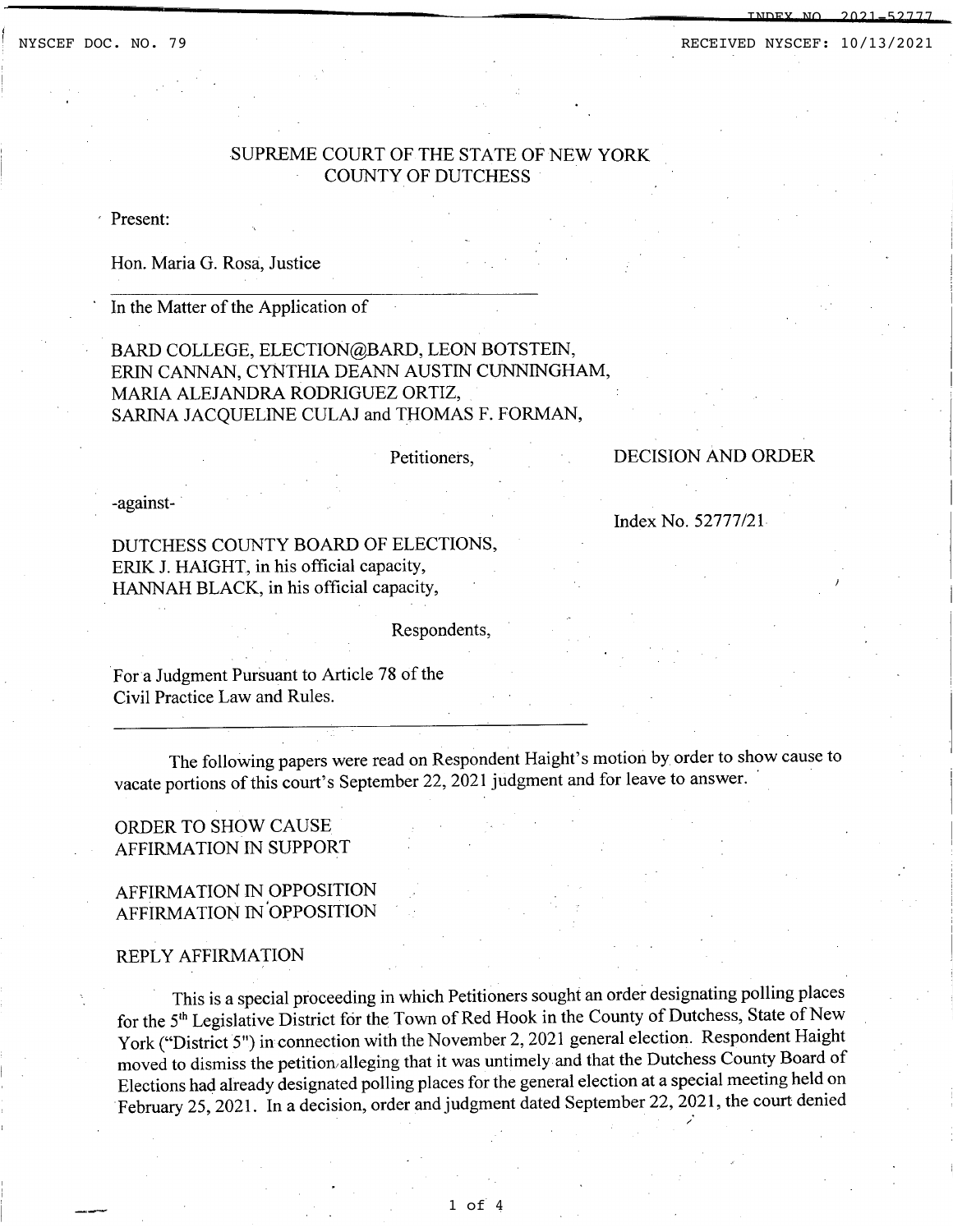the motion to dismiss and found as a matter of law that the Board of Elections had not designated polling places by March 15,2021 as required by the Election Law. Accordingly, the court held that the polling places reverted to those used in 2020, namely the Bertelsmann Campus Center and the St. John's Episcopal Church. Respondent Haight then filed the instant motion by order to show cause asserting that this court erred in issuing its September 22, 2021 decision, order and judgment without giving him the opportunity to file an answer in accordance with CPLR  $\S 7804(f)$ .

CPLR  $$7804(f)$  provides that where a respondent raises an objection in point of law by setting it forth in a motion to dismiss a petition and such motion is denied, "the court shall permit the respondent to answer, upon such terms as may be just." While the statute uses the term "shall," this court is permitted to reach the merits of a petition and award judgment notwithstanding the lack of an answer when "the facts are so fully presented in the papers of the respective parties that it is clear that no dispute as to the facts exist and no prejudice will result from the failure to require an answer." In re Universal Metal & Ore, Inc. v. Westchester Cty. Solid Waste Comm'n, 145 AD3d 46, 59-60 (2<sup>nd</sup> Dept 2016); Lucas v. Bd. of Educ. of E. Ramapo Cent. Sch. Dist., 188 AD3d 1065 (2<sup>nd</sup> Dept 2020).

The gravamen of this proceeding is Petitioners' claim that the Board of Elections failed to designate polling sites by the March 15,2021 statutory deadline, and as a result the polling places for the 2021 general election should revert to those used in the 2020 general election. In moving to dismiss, Respondent Haight contended that the petition was untimely based on a claim that the Board of Elections did designate polling places at the February 25, 2021 public meeting. However, Commissioner Haight also acknowledged that the respective motions of the two election commissioners at that meeting did not pass. There is no question of fact as to what occurred at that meeting. Commissioner Haight erroneously asserts that the failure to agree resulted in a designation, claiming that because both motions failed the polling place reverted to the 2019 designation of the St. John's Episcopal Church. There was no such designation, only Commissioner Haight's unilateral and erroneous conclusion. He skipped 2020's designation even though he admits in his affidavit that the practice in Dutchess County when the commissioners have not agreed has been to use the **last** designated polling place. Although he claimed that the St. John's Episcopal Church was the last polling place the Board of Elections had designated, that occurred in 2019. Petitioners correctly asserted that the last designated polling places were the Bertelsmann Campus Center at Bard College and St. John's Episcopal Church as agreed to by both commissioners in a consent order dated October 30, 2020.

Resolution of the petition and Respondents' motion to dismiss required the court to make a determination of whether a designation of polling places had been made at the February 25, 2021 public meeting. There was no factual dispute that if a designation had not been made at that meeting, then the practice in Dutchess County was to use the last designated polling place. Upon reviewing the record, the court held that no polling place designation was made at the February 25, 2021 meeting. It further held that Commissioner Haight's unilateral determination that this resulted in a reversion to the 2019 polling place, and to ignore the 2020 designation, was arbitrary and capricious.

2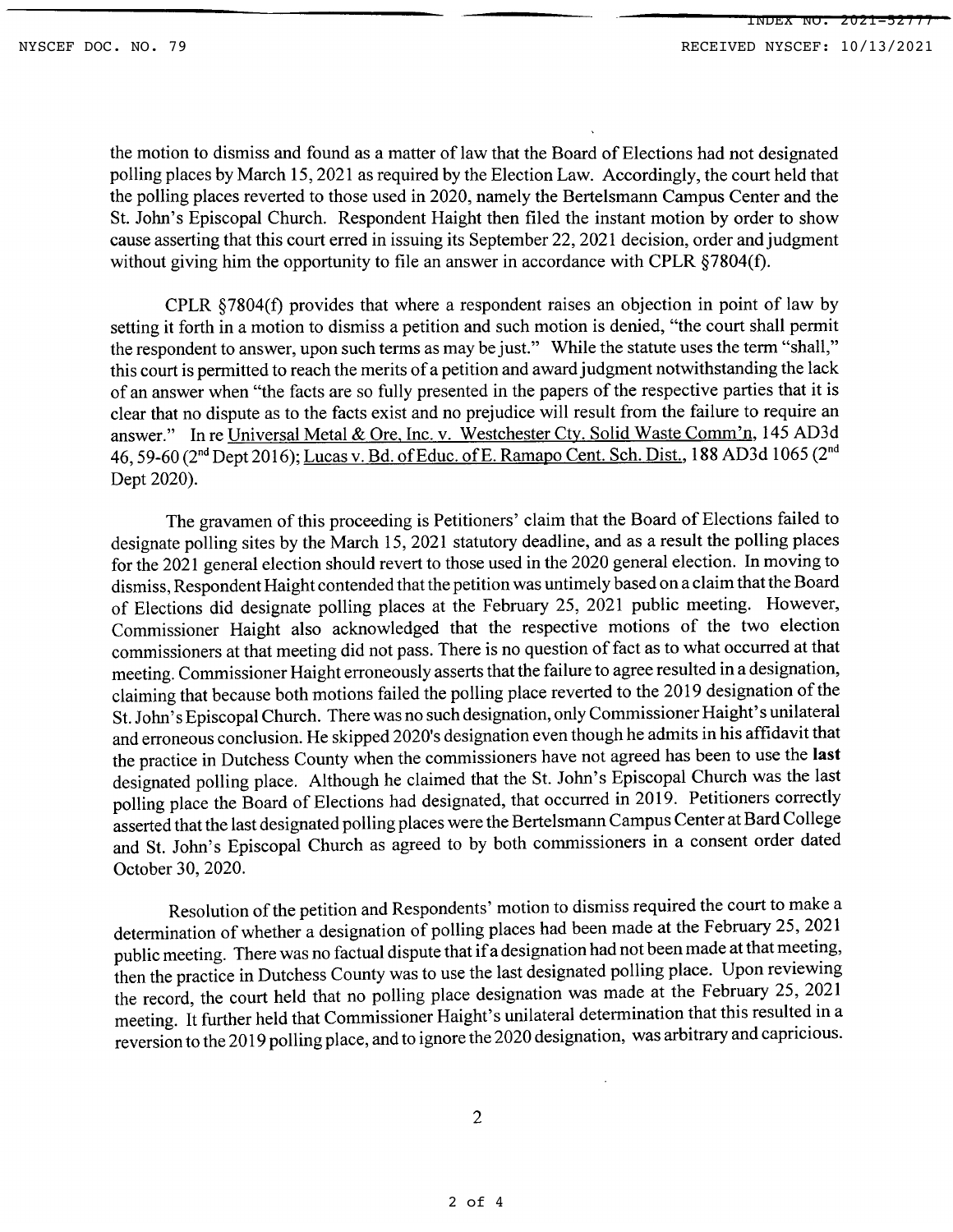INDEX NO. 2021-52777

As all salient facts were before the court, it held that under the circumstances of this .proceeding the last designated polling places were those the parties agreed to in 2020.There was no relevant question of fact which is why the court was able to reach the merits of the petition. Accordingly, the court granted the petition to the extent that it held the polling places revert to those used in 2020, the Bertelsmann Campus Center and the St. John's Episcopal Church.

In moving to vacate that order and judgment, Respondent Haight fails to demonstrate the existence of disputed facts or that prejudice resulted from the lack of an answer. While counsel claims that Respondent Haight's affidavit in support of the motion to dismiss only addressed issues pertinent to the motion, he fails to articulate what additional facts or subject matter Respondent Haight would address relevant to disposition of the proceeding were he granted leave to file an answer. Counsel merely asserts that Respondent Haight's answering papers will provide additional information about other potential polling places, details on the Fisher Center and the Bertelsmann Campus Center and evidence regarding established practices of the Dutchess County Board of Elections. None of these contentions, however, is relevant to the court's resolution of this proceeding. As noted, Respondent Haight expressly asserted that the practice in Dutchess County when there is a failure to make a designation by the March  $15<sup>th</sup>$  Election Law deadline is to resort 'to the previously designated polling places. The previously designated polling places are the Bertelsmann Campus Center and the St. John's Epsicopal Church as those are the polling places that the parties agreed to on October 30,2020 and used in the 2020 general election. Respondent Haight fails to demonstrate how providing the court additional information about the virtues of various polling sites or information about unspecified historical practices of the Dutchess County Board of Elections would impact this court's disposition of this proceeding. The court is further cognizant that this is an Election Law matter that requires a timely disposition to enable the public to have adequate notice of the designated polling sites. Based on the foregoing, it is

ORDERED that Respondent Haight's motion to vacate this court's September 22, 2021 decision, order and judgment is denied.

The foregoing constitutes the decision and order of the Court.

Dated: October  $\overline{3}$ , 2021 Poughkeepsie, New York

ENTER:

MARIA G. ROSA, J.S.C.

3

3 of 4